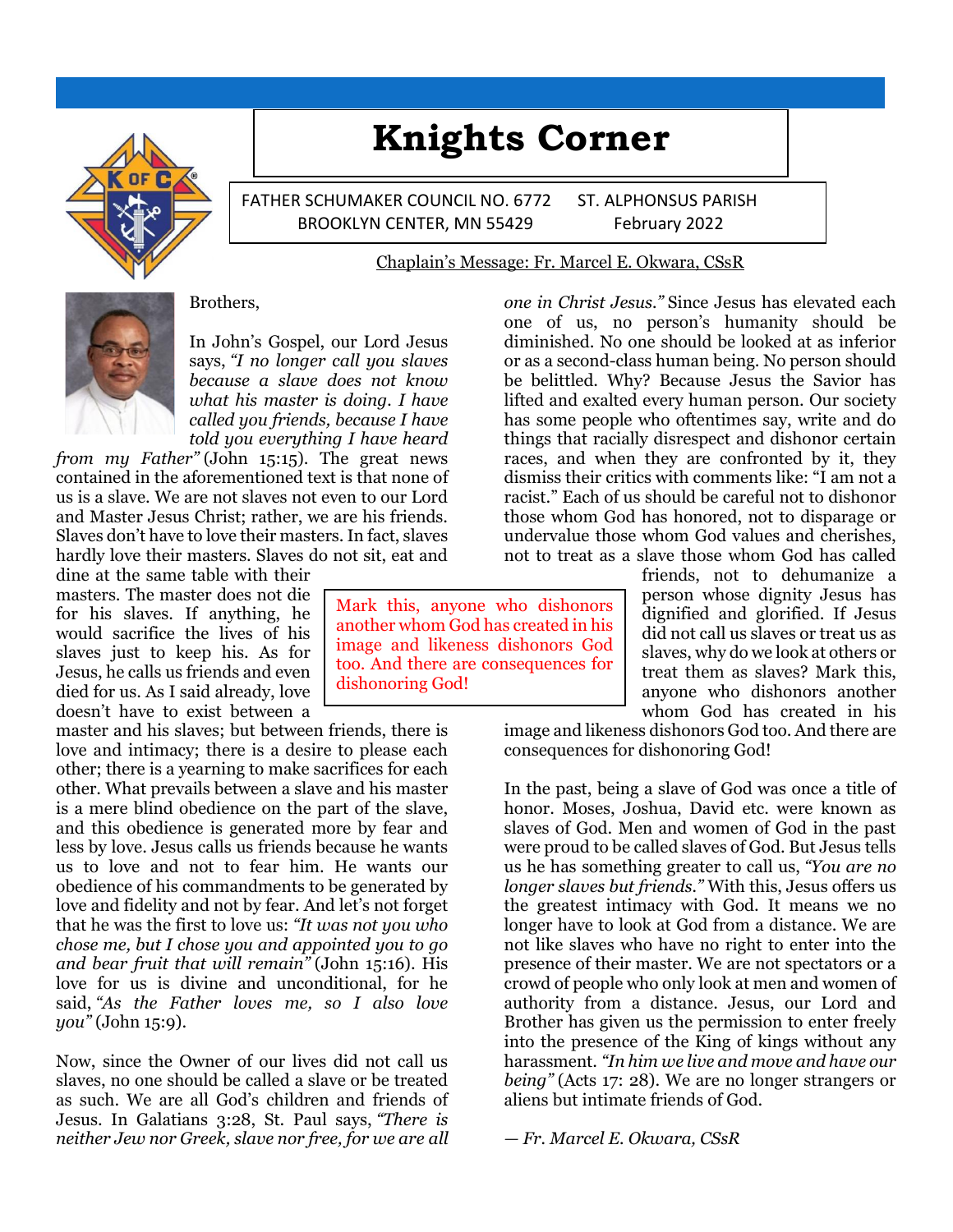

# **George Morris, Grand Knight Council #6772**

As we have gracefully entered 2022 New Year, we need to take time to reflect on what our organization, our church, and our families have experienced the last couple of years. There is no need to give you a blueprint of what we have experienced because each of us have lived it, and millions have died from the Corona virus. To all those who have died as the result of this deadly virus, our

Council expresses our deepest sympathy to their respective families. Irrespective of all the challenges we are faced with as a Council, we continue building a bridge back to faith through investing our time, efforts and resources into our values of Charity, Unity, Fraternity and Patriotism by helping the sick and disabled, feeding the hungry, protecting those that can't protect themselves and providing many more humanitarian services to our church and community.

To our new members, our Council congratulates you for joining our Noble Order and urge each of you to fully participate in all the Council's events; thereby, making you a better husband, father, son, neighbor and a better Catholic.

Fraternally, George T. Morris Grand Knight Council #6772 / Knights of Columbus International

# *LTC Is an Important Piece of the Puzzle*

There are many financial consultants and retirement authorities who emphasize the need for a long-term care (LTC) product for estate preservation and family protection. While many commercial life insurance companies have gotten out of the long-term care business, the Knights of Columbus considers LTC a very important piece of the family protection puzzle. The Order has been actively offering our members this product for nearly 15 years without a premium increase on current policyholders. Members who wisely purchased an LTC plan from the Knights in 2000 are still paying the same premiums today. Even better, our LTC coverage is backed by the full strength of the Order, which remains rooted in our strong Catholic values. Talk about stability when it counts.

If we have not spoken about your need for LTC coverage in your family portfolio, please take some time out of your schedule to meet with me.

Remember, long-term care policies are underwritten based on your health, and you most likely will never be any healthier than you are today.

Lloyd Cybart, FICF, LUTCF, General Agent, Twin Cities Knights of Columbus,1301 E. Cliff Rd. Suite 110, Burnsville, MN 55337 952-686-7720 (Office) 952-388-0851 (FAX) [www.twincitieskofc.org](http://www.twincitieskofc.org/)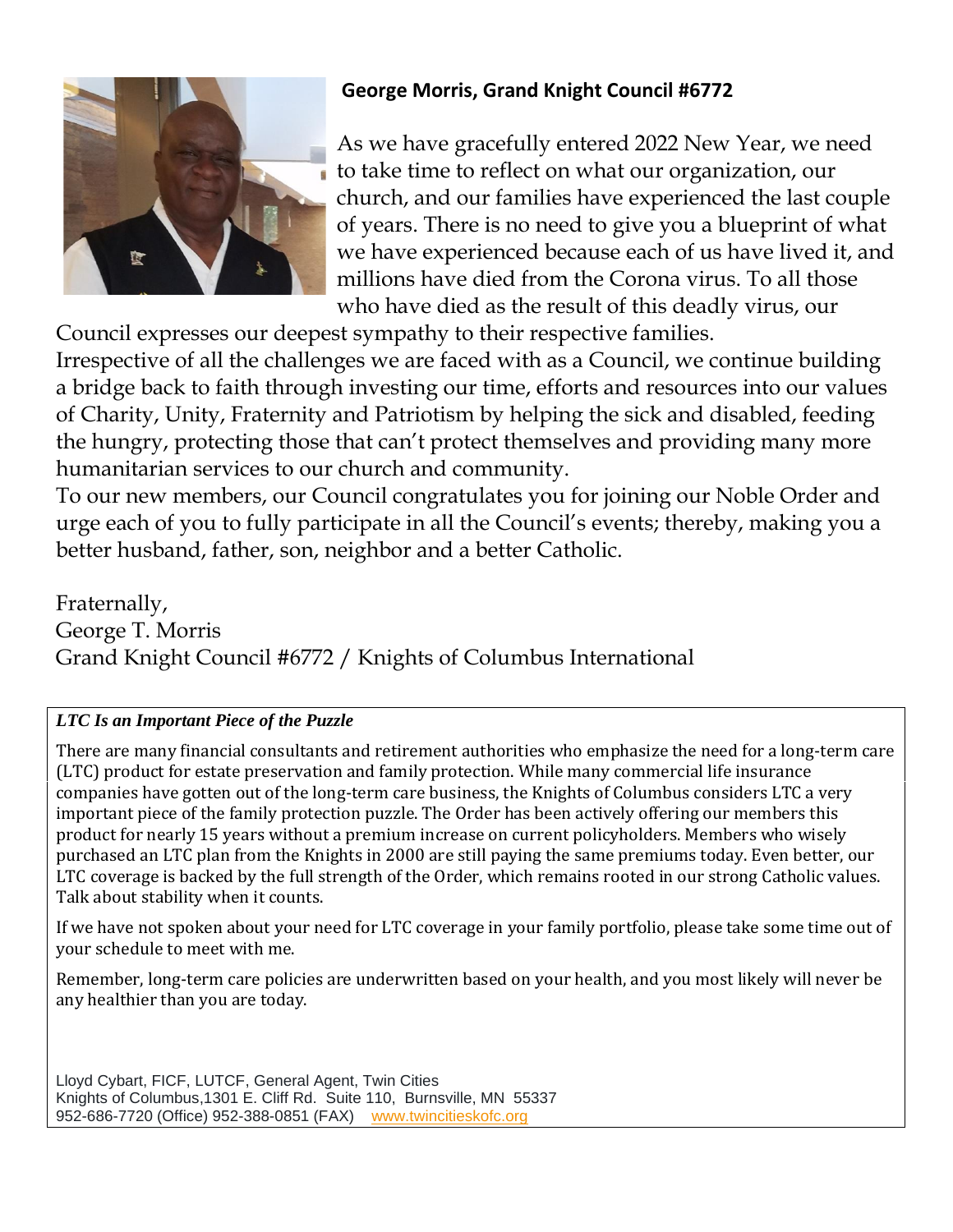

## OUR MISSION STATEMENT AS A KNIGHT OF COLUMBUS

First, as knights we are called to support the Catholic Church and stand behind our priests; second, we are called to protect our families and third; through our charitable works, we help those less fortunate or are in need, WE ARE ABOUT CHANGING LIVES AND SAVING LIVES.

## **4 th Degree Spring Exemplification**

The 85th Spring Exemplification of the Fourth Degree is being held on Saturday April 30, 2022 at Breeze Point Resort in Brainerd MN.

It's never been easier or less expensive for candidates to join the Fourth-Degree. Candidates must be  $3^{rd}$  Degree Knight. Complete a form 4 application and pay the registration fee of \$70.

For more information contact Paul Althoff: - Cell #763-228-4856 or Email: [althoff9170@msn.com](mailto:althoff9170@msn.com)